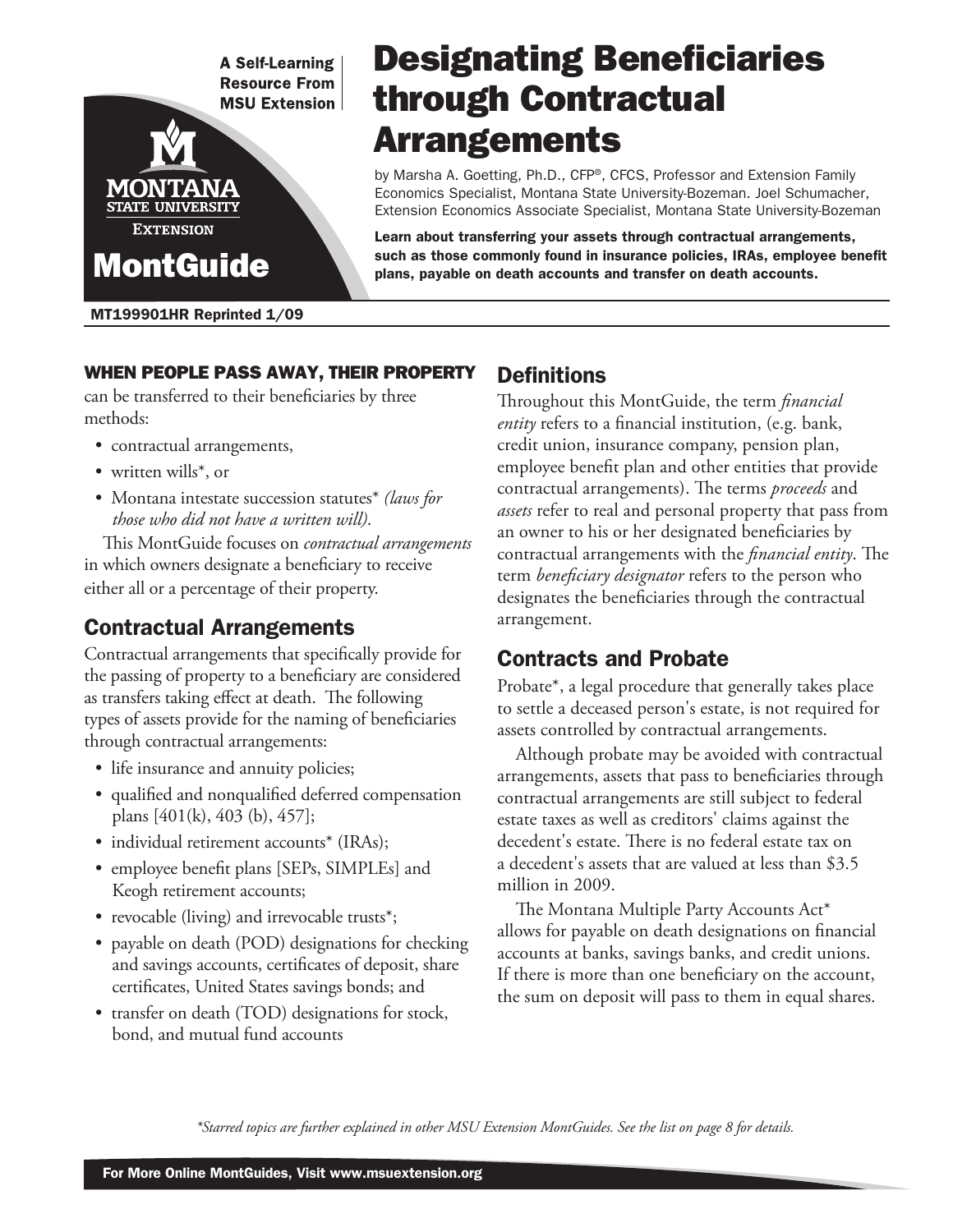# Contracts and Wills

Contractual arrangements take precedence over a person's written will.

**Example 1:** If a mother named her son as the beneficiary of her \$100,000 life insurance policy and later wrote a will leaving the same life insurance proceeds to her daughter, that part of the will would be considered ineffective. The contract has priority – her son receives the \$100,000 in life insurance proceeds because he was named primary beneficiary on the contract, not her daughter. If the mother wants her daughter to receive the \$100,000 she needs to request a change of beneficiary form from her insurance company. She must then list her daughter as primary beneficiary.

The personal representative (the person appointed to settle your estate) has no power or duty to administer contractual arrangements. The personal representative or a family member should notify the *financial entity* about the death of the insured, annuitant or owner of an account. The *financial entity* is responsible for distributing the proceeds or assets to the specific beneficiaries that are listed on the beneficiary designation form.

Most *financial entities* require a specific claim form and a certified death certificate to be submitted before the proceeds will be transferred to the beneficiaries.

# Joint Tenancy Contracts

While a joint tenancy with right of survivorship title\* on real (e.g. land, house) and personal property (e.g. checking and savings accounts) is not technically a beneficiary designation, if one joint tenant passes away, the surviving joint tenant(s) automatically receive all. Joint tenancy property does not have to go through a court administered probate process.

Joint tenants cannot leave their interests to someone other than the surviving joint tenant in a will unless the survivor lives beyond 120 hours (See page 6 for common disaster clause). Nor do their interests pass to their heirs by state intestate statutes because the joint tenancy contract has priority. The surviving joint tenant or tenants receive all. The decision to place property in joint tenancy with family members or others should be made only after serious consideration has been given to the consequences of such an arrangement.

### Creditors Claims

Beneficiaries named in contracts should be aware that the deceased person's assets are subject to creditors' claims and taxes. For example, if a person dies owing money to a hospital, the hospital is a creditor. If there are enough assets in the probate estate to cover the hospital bills, then a certificate of deposit with a payable on death designation for example, would not be used to cover the decedent's hospital expenses. However, if there are not enough assets in the probate estate to pay creditor's bills, then the certificate of deposit with a payable on death designation would be subject to the hospital's claim.

**Example 2** : Betty died owing the hospital \$40,000 for expenses that were incurred during her last illness. Betty had an automobile, a house, and other assets with a fair market value of \$100,000. She also had a \$20,000 certificate of deposit that was payable on death to her daughter. The automobile and house could be sold by the personal representative to provide money for payment of the hospital bill of \$40,000. The amount remaining (\$60,000) would be distributed to Betty's beneficiaries. The certificate of deposit for \$20,000 would not be needed in this case. The certificate of deposit money would pass as Betty designated to her daughter.

If Betty's estate consisted of an automobile valued at \$15,000 and a \$20,000 certificate of deposit that was payable on death to her daughter, however, then the certificate of deposit would be subject to the hospital's claim of \$40,000. In this case, Betty's daughter would not receive any money from Betty's estate.

Medicaid\* has similar rules. All funds that are in Betty's name and payable on death to her daughter are considered as recoverable assets under Medicaid estate recovery rules. The payable on death designation does not exclude Betty's assets from creditors' claims. Medicaid is considered as a creditor and estate recovery can be made from the certificate of deposit that was payable on death to Betty's daughter.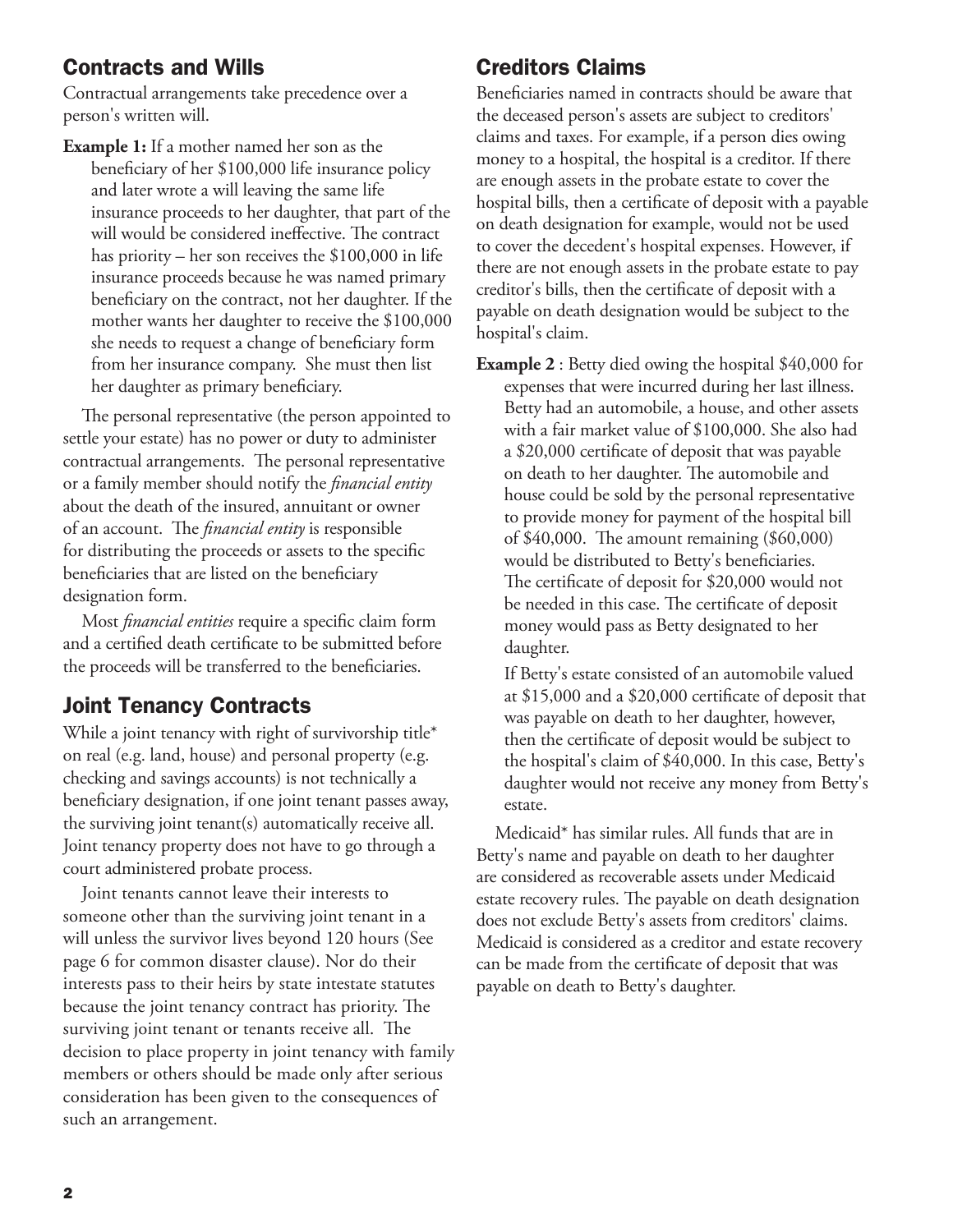### Forms of Common Beneficiary **Designations**

The wording of beneficiary designations on contractual arrangements such as an insurance policy, an annuity policy, a retirement plan and so on, is very important. An improperly completed beneficiary designation form could have unintended results. People could receive assets that the *beneficiary designator* did not want to pass to them. Contact an attorney to assure that the wording of your beneficiary designations achieves your specific estate planning objectives.

Typically a beneficiary designation form requests the following information about the beneficiary: first name, middle initial or name, and last name; relationship to the *beneficiary designator*; date of birth; full address; and Social Security number.

**One beneficiary.** On the beneficiary designation form list the name of the beneficiary followed by the relationship. Thus, a son who designates his mother as a beneficiary would write:

#### *Amanda J. Smith, mother.*

If a spouse is being named as a beneficiary, use the spouse's name, and not his or her social title. The husband should not write Mrs. John Smith, wife. Instead a husband designating his wife as a beneficiary would write:

#### *Mary Ann Smith, wife.*

**Two beneficiaries.** If two beneficiaries are named, the order in which they are to receive the proceeds and the part each is to receive should be clearly stated. The word "or" should not be used between the names of the two beneficiaries as it creates confusion. If the proceeds are to be divided equally between two beneficiaries the term "equally" should be used.

If one of the beneficiaries predeceases the person designating the beneficiaries or dies in the same accident and the designator wants the surviving beneficiary to receive all the assets, then additional wording is added to clarify this goal. Thus, a woman designating her husband and son as beneficiaries could write:

 *John R. Smith, husband, and Derry A. Smith, son – equally. If either of these named beneficiaries is not living at my death, then the survivor of them shall take all.*

Full names and relationships should be listed. The following designation could be used in such cases:

 *John R. Smith, husband, if living; otherwise, Derry A. Smith, my son.*

Some financial entities provide a section on the form for the *beneficiary designator* to list primary beneficiaries and another section for listing contingent beneficiaries.

**Three or more beneficiaries.** If the designator wants the proceeds to be divided equally to the named survivor beneficiaries, full names and relationships with the term "equally" is listed. Thus, a mother designating her three sons as beneficiaries would write:

 *Jerry B. Smith, Robert P. Smith, and William A. Smith, sons – equally. If any of these named beneficiaries is not living at my death, then his or her share shall be divided equally by the remaining named beneficiaries who survive me.*

**One primary beneficiary and one contingent beneficiary.** Many persons decide to name a contingent or secondary beneficiary in case the primary beneficiary predeceases them or dies in the same accident. In families with children from a prior marriage the naming of secondary beneficiaries can assure that the intended children receive the assets.

**Example 3:** John and Mary each had two children from a prior marriage. Each had a life insurance policy of \$100,000 naming the other spouse as the primary beneficiary. Neither parent listed a secondary beneficiary. John and Mary died as a result of an automobile accident. John died first and Mary seven days later. Mary's children received \$200,000 from the life insurance policies because John's estate passed to her and she survived beyond 120 hours. If John had named his children as secondary beneficiaries they would have received the \$100,000 from their father's life insurance policy instead of Mary's children.

**Children as beneficiaries\***. The wording of beneficiary designations for children often depends upon whether the children are adults or minors (under age 18 in Montana).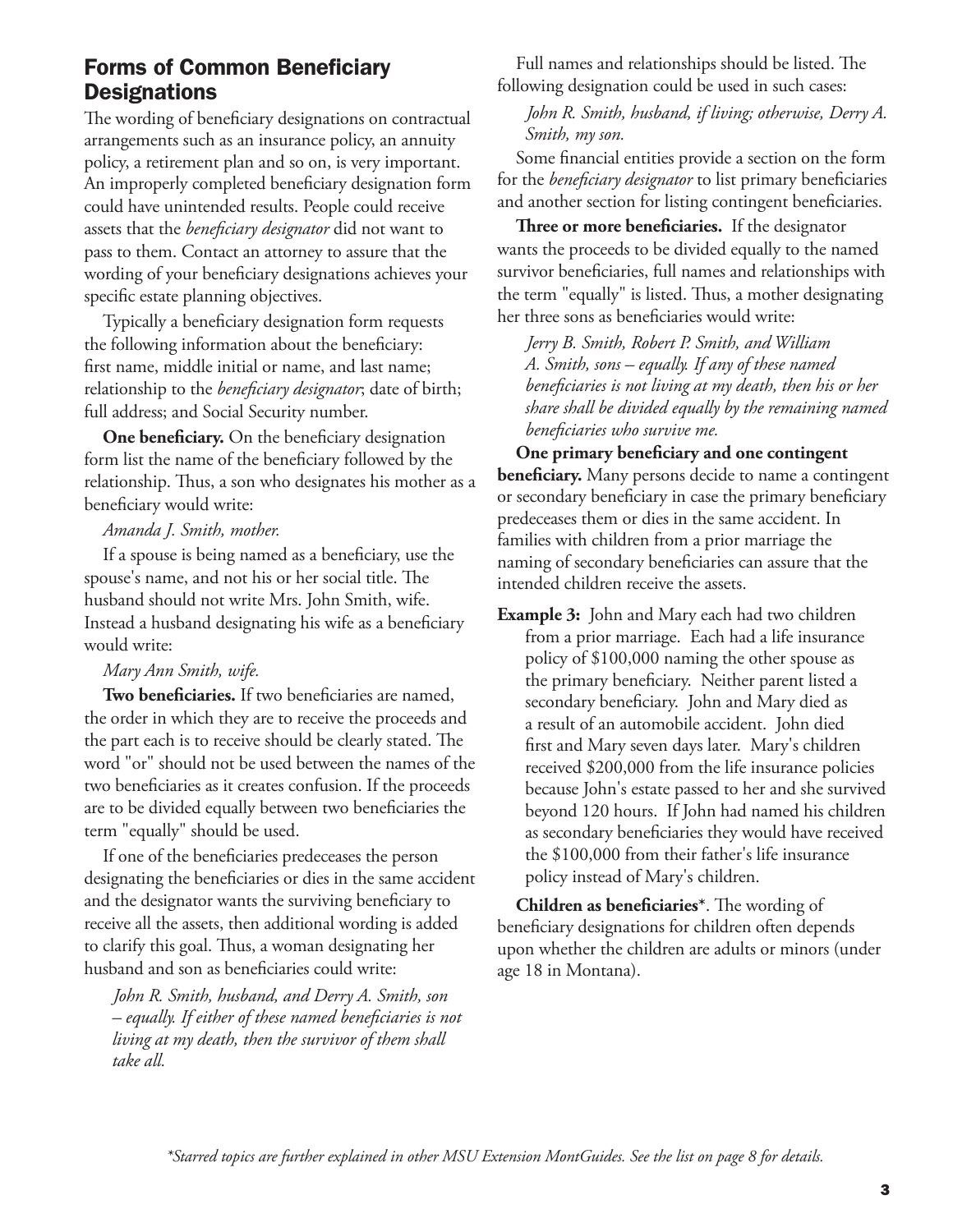*Adult children* are often designated by their full names. Thus, a father who wants all three of his adult married daughters to share equally could write:

 *Donna Kaye Chamberlain, Debbie Raylene Buczinski, Marsha Diane Anderson, my children, equally. If any of these named beneficiaries is not living, then her share shall be divided equally by the remaining named beneficiaries who survive me.*

Under Montana law minor children lack legal capacity to exercise policy rights, enter into contracts or sign for the receipt of proceeds. If *minor children* (under age 18) are designated as beneficiaries there are four possible alternatives for passing assets to them.

- 1. Montana law requires that a *conservator* be appointed if a minor child inherits more than \$5,000. Proceeds could be transferred to a conservator after he or she has been appointed by the district court. The conservator has the responsibility of managing money and property left to minor children until they reach the age of 18.
- 2. Another possibility is that the *financial entity* holding the asset (i.e. life insurance) could manage the proceeds until the beneficiary reaches the age of majority…in Montana, 18 years. Some financial entities indicate an age of 21 on their beneficiary designation forms.
- 3. Still another alternative is that a *trust* could be named as the beneficiary. The trust document states who the trustee is, who the successor trustee is, how the money is to be spent, and when the trust terminates so assets pass to the child. This option allows the trustor and/or trustee to determine at what age he or she believes the "child" is capable of managing the funds. While financial savvy is not determined by age alone, some parents believe adult children should not receive large sums of money until they reach an age between 25 to 40.
- 4. Another option is that assets could be transferred directly by a written will to a Montana Uniform Transfers to Minors Act custodial account or a trust. A designated adult custodian is appointed in a will or trust to manage the assets. Although the assets placed in the custodial account belong to the child, control over them is not transferred to the child until he or she reaches the age of 21.

If a parent names specific children on a beneficiary designation form, later-born children may be left out unless the beneficiary designation is changed. If a parent anticipates that children will be born or adopted after the beneficiary designation is signed, the following types of generic designations would be used:

- the children of John R. Jones.
- the children born during marriage with Sara A. Jones.
- the children born of or legally adopted during marriage with Sara A. Jones.

Typically the words "children," "issue," "grandchildren" and "children of a deceased child" include adopted children, adopted issue, adopted grandchildren and adopted children of a deceased child unless otherwise specified in the contract.

**Children of a deceased beneficiary**. A person may want a beneficiary's children to receive that beneficiary's share if the beneficiary predeceases him or her. For example, Harold may want his grandsons to receive the proceeds of his life insurance if his sons predecease him. Harold could accomplish his goal with the following language:

 *To my children, Steven Ray and Alan Ray, equally. However, if either one predeceases me, that beneficiary's children living at my death shall take equally the share that their deceased parent would have taken if he survived me.*

Another way to assure that the beneficiaries' children receive shares is to use the terms *per stirpes* or *by representation*. *Per stirpes* is a term that was used more commonly years ago to express the concept of right of representation, that is, the principle of generational division of shares among surviving descendants of different generations. Today, each term has a precise meaning under Montana law, although the result of using one or the other is the same in many cases.

When the term *per stirpes* is used as a part of the beneficiary designation, this means that if the named beneficiary predeceases the designator, the assets will pass to that beneficiary's children in equal shares. In other words, the beneficiary's children split the share their parent would have received if he or she had survived the deceased person. Thus, a man who wants his grandchildren to receive the share their parent would have received if that parent dies in the same accident or predeceases him would write: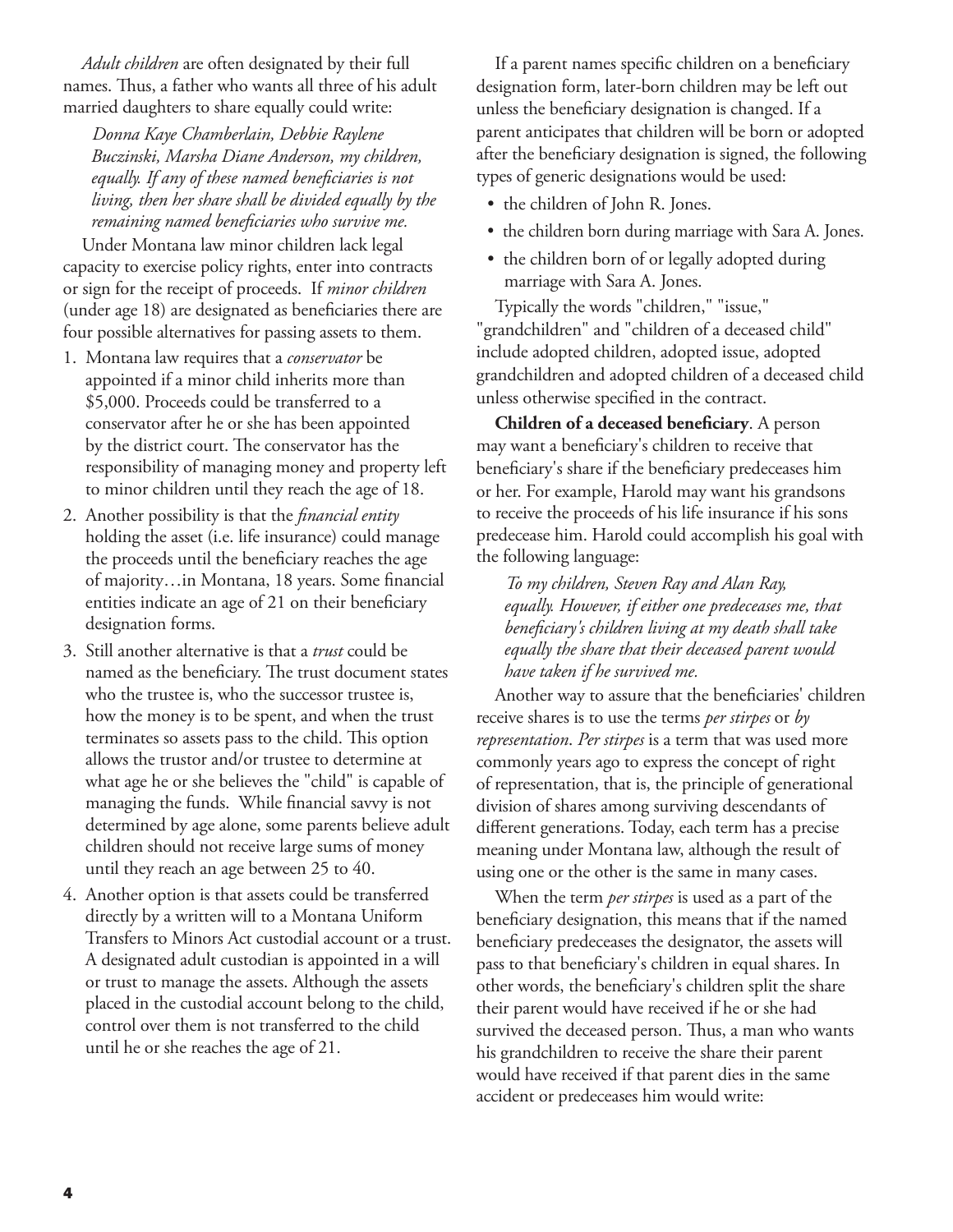*Donna Kaye Chamberlain, Debbie Raylene Buczinski, Marsha Diane Anderson, my children, equally or per stirpes if any of my children predecease me.* 

The preceding designation would result in the following divisions. If Donna predeceases her father, her two children receive 1⁄6 each because they split the ⅓ that would have passed to Donna if she had survived her father. The remaining ⅔ is equally split between the living sisters Marsha and Debbie (⅓ to each).

If Debbie dies before her father, her three children would each receive 1⁄9 because they split the ⅓ that would have passed to Debbie if she survived her father.

If a designated beneficiary passes away without leaving children, that beneficiary's share of the proceeds will be distributed among the remaining designated beneficiaries in equal shares. If Marsha, who does not have children, predeceases her father, her share (⅓) is equally split between her sisters two Donna and Debbie. Thus, Donna would receive ½ and Debbie would receive the other ½ of their father's estate.

Currently in Montana the term *by representation* is used more often than *per stirpes*. If the term *by representation* had been used in the previous example, the distributions described would have been the same as *per stirpes*. However, if Marsha, Donna, and Debbie all die before their father, under *per stirpes* Donna's two children split the half Donna would have received (¼ each), and Debbie's three children split the other half or receive 1/6 each.

Under Montana's *by representation* statute, the estate is divided into *per capita* shares at the first generation where there is a survivor. If anyone in that generation is deceased and there are living descendants these descendants take their deceased parent's share. Under *representation*, Donna's and Debbie's children would each receive equal shares. Because there are five grandchildren, each receives 1/5. Thus, a father who wants his grandchildren to receive equal shares if their parents die in the same accident or predecease him could write:

 *Donna Kaye Chamberlain, Debbie Raylene Buczinski, Marsha Diane Anderson, my children, equally or their descendants by representation if any of my children predecease me.*

**Estate as the beneficiary.** Generally, the estate is a beneficiary of last resort, as most people prefer to name family, friends or charities as beneficiaries. Also, probate can be avoided if the estate is not named as beneficiary. However, a person may wish to name his or her estate if all other beneficiaries do not survive.

If the proceeds are to be a part of the estate to be distributed either by a written will or under Montana intestate (without a will) statutes, then the following phrase would be used:

#### *My Estate.*

**Partnership.** If a partnership is designated as a beneficiary, the full name of the partnership, mailing address and an indication that it is a partnership should be listed.

 *Miller, Bryan, and Wilson, 135 B Westridge, Bozeman, Montana, 59715, a Partnership*.

**Corporation.** If a corporation is designated as a beneficiary, the full name of the corporation, mailing address, and the state of incorporation should be listed.

 *ABC Enterprises, 498 N. 7th Street, Helena, Montana, 59601, a Montana corporation.*

**Charitable beneficiaries.** To name a charity as a beneficiary, contact the organization and ask for the official legal title and the address of the organization. Determine whether it has been designated as a 501(c)(3) charitable organization. Include all pertinent information, including the federal taxpayer identification number of the charity. This will help the *financial entity* identify the correct charity at the time of the claim. Thus, a person desiring to leave a bequest to the Montana 4-H Foundation would write:

*The Montana 4-H Foundation,* 

*P. O. Box 173580, Montana State University, Bozeman, MT 59717-3580,* 

*Federal Taxpayer Identification Number 23-7051460* 

**Trusts.** A trust is a legal arrangement by which a person transfers property from personal ownership into the legal ownership of a trust. Two general types of trusts are living trusts and testamentary trusts. A *revocable living trust* is just what the name implies – one that is created during a person's life, but that can be changed or terminated at any time up until his or her death.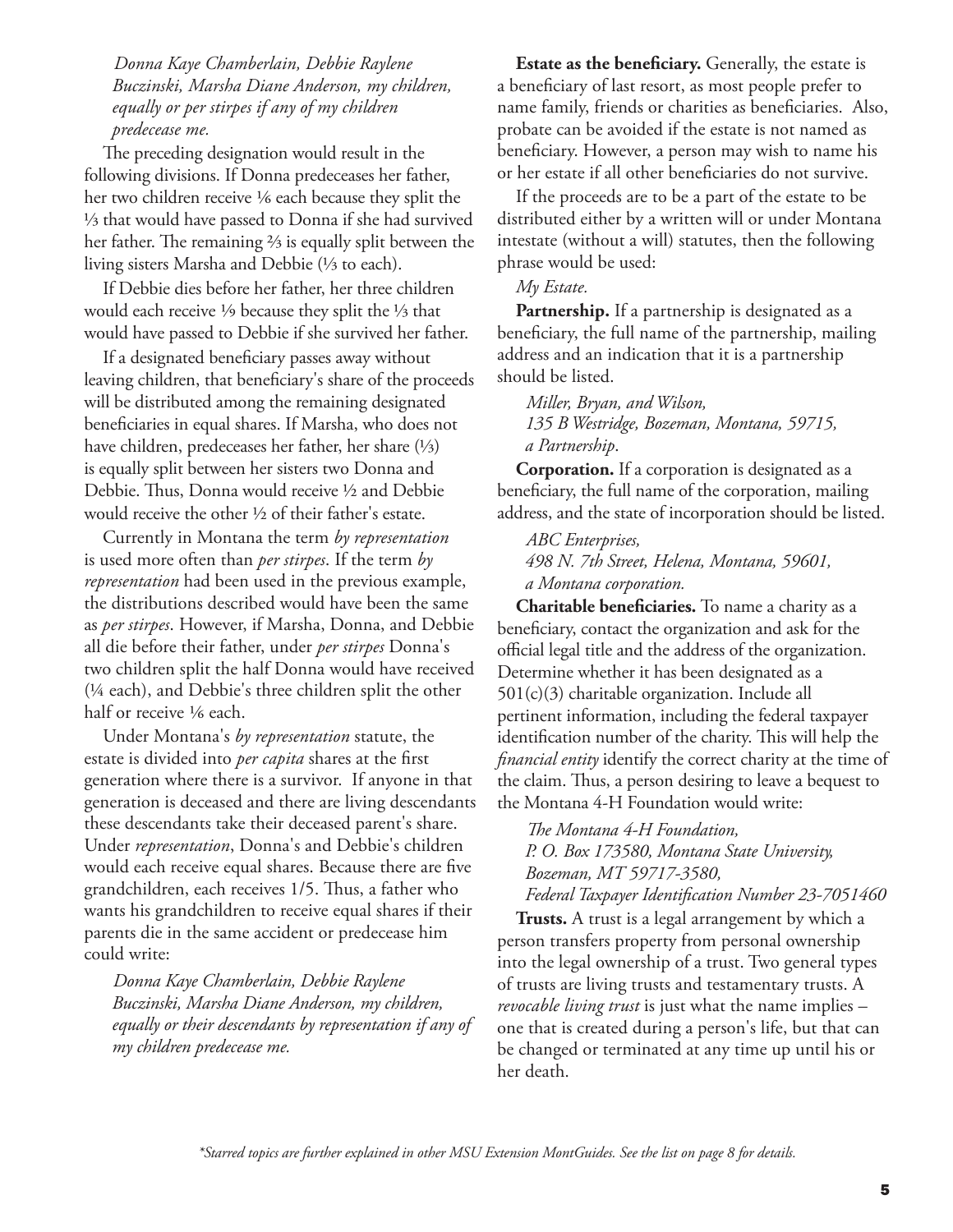To name the trustee of a living trust as beneficiary, use the full name of the trustee. If a bank or trust company is the named trustee, use the full correct name, as well as the address. Thus, a beneficiary designation for the John F. Smith Family Trust would read:

 *John F. Smith, trustee, of the John F. Smith Family Trust, his successor or successors in trust, under a trust agreement executed by John F. Smith on September 20, 2006, as amended, 205 Cutting, Bozeman, Montana 59715*.

A *testamentary* trust is one created by a person's written will or under the provisions of a living trust. It does not become effective until the person who created it dies and the will is probated. The following language could be used as a beneficiary designation in a testamentary trust:

 *Gayle Y. Smith, trustee of the testamentary trust created by my will, her successor or successors in trust. If the financial entity receives satisfactory evidence that no trustee can qualify or if the financial entity has not been furnished with satisfactory evidence that a trustee has qualified, then to my estate*.

**Unequal Shares.** A person may request that proceeds be paid in unequal shares to several beneficiaries. Because the value of assets at the time of death may differ from the amount when the beneficiary designation is made, the proceeds could be divided into fractions or percentages rather than dollar amounts.

**Example 4:** Bruce Smith has a universal life insurance policy with a value of \$100,000. If he passed away today he wants \$75,000 to pass to his wife and the remaining \$25,000 to pass to his daughter. Bruce should decide how he wants the proceeds to be split, if the value of the policy would grow, for example, to \$120,000 by the time of his passing. Instead of using dollar amounts Bruce could use percentages in his beneficiary designation:

 *75 percent to Carol A. Smith, my wife, and 25 percent to Jennifer L. Smith, my daughter. If either beneficiary predeceases me, that beneficiary's share shall be paid to the surviving beneficiary. If both beneficiaries predecease me, the proceeds shall be paid to the Montana 4-H Foundation. P. O. Box 173580, Montana State University, Bozeman, MT 59717- 3580, Federal Taxpayer Identification Number 23- 7051460.* 

**Common Disaster Clause.** A person who is concerned about the possibility that he or she and the beneficiary may die simultaneously or as a result of a common accident, may want to include a common disaster clause in the contract. In reality a common accident clause is not required. If there is a common disaster clause it will become applicable if an individual and his or her beneficiary die within a time period specified in the clause, regardless of the cause of death.

Montana law imposes a survival requirement of 120 hours (5 days). If a beneficiary common disaster clause has no indication about the survival time and a beneficiary dies within 120 hours of the decedent, he or she will be presumed to have predeceased the decedent.

1. *Regular common disaster clause.* This clause keeps the proceeds (e.g., life insurance policy) from being subject to federal estate taxation in two estates, first in the insured's and then in the beneficiary's when both die as a result of a common accident:

 *If any beneficiary dies simultaneously with the insured, or within (any number of days, typically 180) days thereafter, but before due proof of the insured's death is received at the financial entities' home office, the proceeds shall be paid as though that beneficiary had predeceased the insured.*

2. *Reverse common disaster clause.* This clause is often used on life insurance beneficiary designations. It reverses the presumption, created by Montana statute that the insured survived the beneficiary if their deaths were, in fact, simultaneous. Its purpose is to preserve federal estate tax\* savings by keeping the proceeds in the beneficiary's estate rather than in the insured's estate when the life insurance policy owner is not the person insured.

The reverse common disaster clause is often used when the insured and the beneficiary are married and only if the insured's estate is in a federal estate tax bracket (\$3.5 million in 2009). To save on federal estate taxes the insured cannot be the owner of the life insurance policy. For example, a wife could be the owner of an insurance policy on her husband's life. She can also be the beneficiary. The husband is the insured. Typical wording in a reverse common disaster clause would be: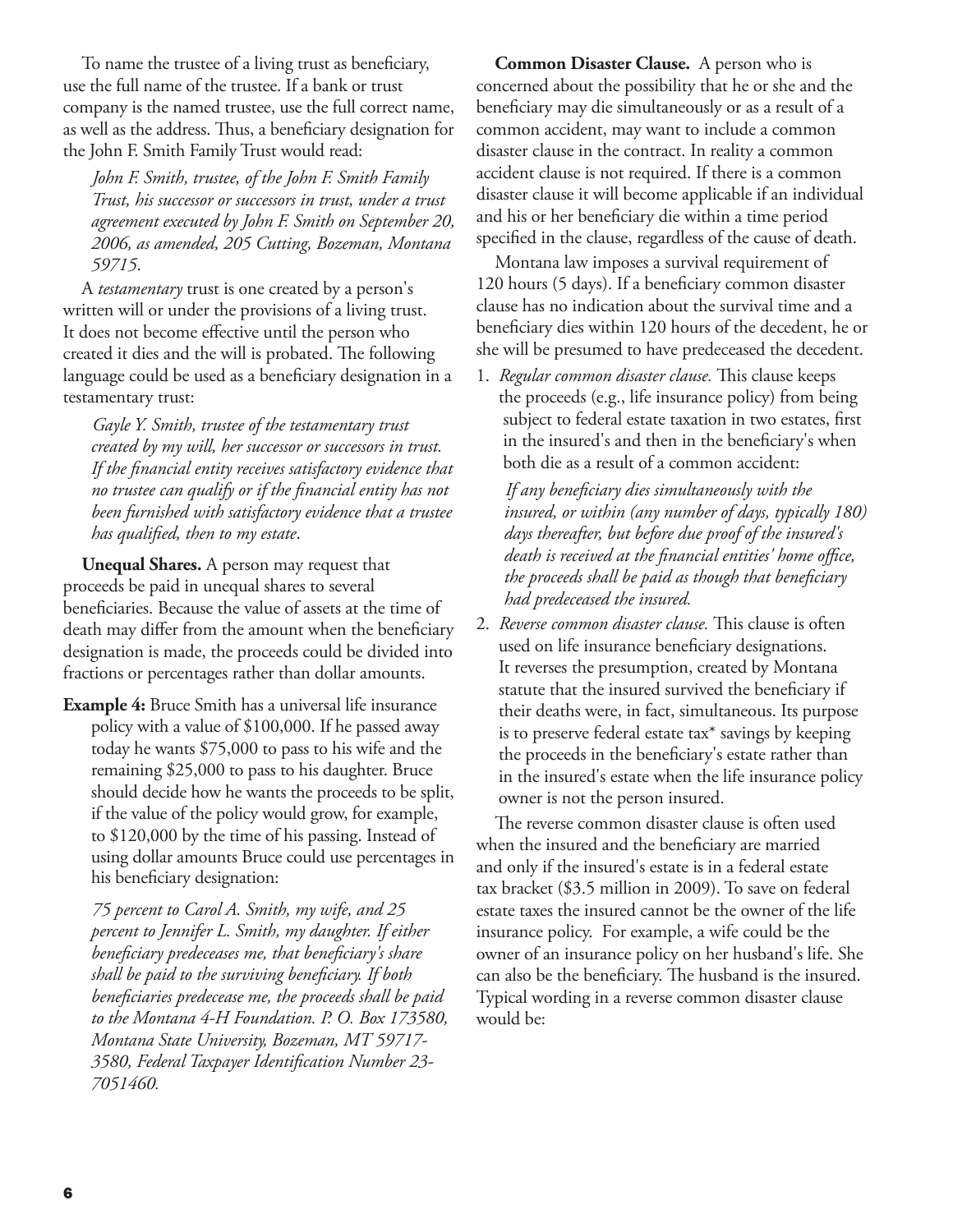*If the beneficiary and the insured die and there is no sufficient evidence that they died other than simultaneously or if they die within 120 hours of one another, then it shall be presumed that the beneficiary survived the insured and the proceeds shall be payable as if the beneficiary has survived the insured, but died before receiving payment.* 

**Married Couples.** The Employee Retirement Income Security Act (ERISA) has special rules for beneficiary designations on pension plans for married couples. However, these rules do not apply to Individual Retirement Accounts (IRAs) or to Montana Medical Savings Accounts.\*

A surviving spouse is automatically presumed to be the beneficiary on a worker's pension plan if the worker dies before receiving benefits. If the worker wishes to select a beneficiary other than a spouse, the spouse must consent in writing and have the signature witnessed by a notary or plan representative.

**Divorced Couples.** The Montana legislature passed a law (Mont. Code Ann. §72-2-814) providing that a marriage dissolution (divorce) revokes any revocable disposition to a former spouse in a *governing instrument* that was executed before the divorce. Examples of governing instruments included in the law are: life insurance policies, annuity policies, and IRAs. (Additional examples are listed in the definition of contractual arrangements on page 1).

Couples should examine their beneficiary designations on contractual arrangements during and after the divorce to assure that the individuals they want to receive the assets are designated as beneficiaries.

A person can expressly provide for the former spouse to receive the assets if noted in a contract or beneficiary designation signed and dated after the marriage dissolution decree.

**Example 5:** Montana residents Donna and Ron were divorced on April 1, 2008. In January 2009, Ron still has Donna listed as the beneficiary on his life insurance policy. If Ron were to die, the proceeds would pass as though Donna had disclaimed the proceeds. In other words, the treatment would be the same as if Donna had predeceased Ron and the life insurance proceeds would then pass to his heirs – Ron and Donna's two children. If Ron's preference is for his former wife, Donna, to receive the life insurance proceeds, then he must complete a new beneficiary designation form that is dated and signed after the marriage dissolution decree which in his case was April 1, 2008.

### Summary

A person should review his or her beneficiary designations upon marriage, upon divorce, upon death of a spouse or beneficiary, or when a beneficiary's name changes. When a person dies, a beneficiary living at that time has a right to the assets covered by the contractual arrangement. For example, a grandson named as a payable on death on his grandmother's certificate of deposit cannot cash it in while she is still living. The grandson receives the money only upon his grandmother's passing.

A person who wants to change beneficiary designation must make a request to the *financial entity*. Most financial entities have a special beneficiary designation change form that should be signed, dated, and returned for the change to be effective. Most forms indicate that the change revokes any beneficiary designations made previously under that contract.

Persons can choose the wording for their beneficiary designations for most contractual arrangements. Tax planning for qualified pension and profit sharing plans is complicated and advice from qualified professionals, such as an insurance agent, a certified public accountant, a certified financial planner, or an attorney, may be useful.